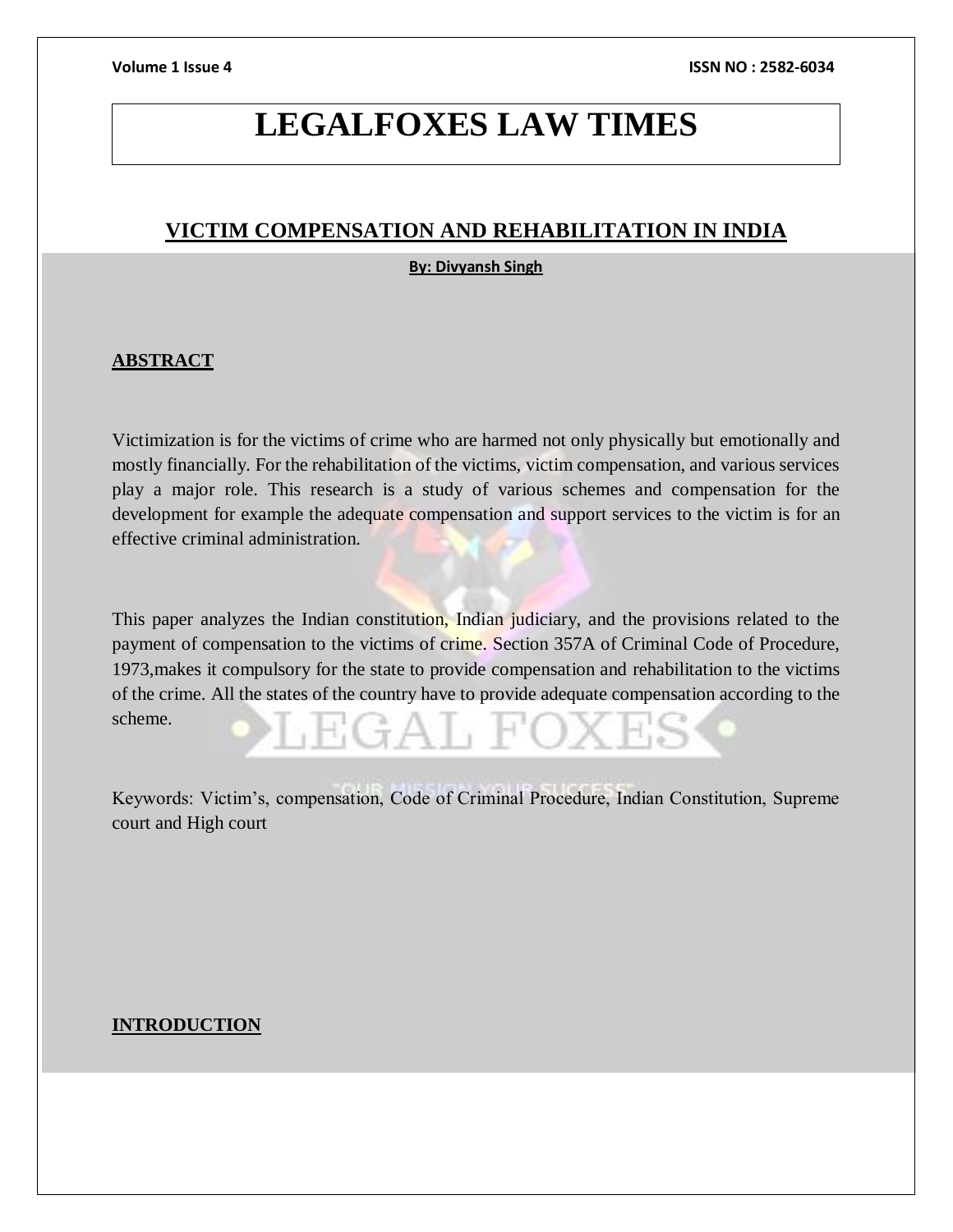"There is a place in our courts for the judge, the accused, the lawyer and the witness. But there is no seat for the victim though his plight remains central to the case"- Sr Adv. KTS TULSI $<sup>1</sup>$ </sup>

The criminal justice system in India is mostly criticized for its unconcerned approach towards the victim of crimes by scholars and common people<sup>2</sup>. Apart from legislation, the constitutional court has issued a process for the prevention of problems like overcrowding in the jail, custodial violence and lack of legal help to accused, lack of medical facilities, and mismanagement of prisons. The development of victim rights has evolved from time to time as in ancient times, the king was considered as the guardian and it was his responsibility to provide justice to the victims. In medieval India, most of the time was under Islamic rule and they had different provisions for the compensation of victims. Mughal rulers like Akbar and Jahangir were known for their fine sense of justice. In the global aspect, the study of victim rights and victimology in the general aspect began just after the Second World War.

In India, prof. Dr. K. Chockalingam was known as the first one to give awareness in the discipline of victimology. His development and contribution in this field can be translated from the fact that he, even before the UN Declaration of Basic principles of justice for the victims of crime and abuse of power which came into existence, published a book "Readings in victimology". He also established the Indian society of victimology (ISV) later in the University of Madras in 1992. Based on the ideas and the advice given by the society the government of Tamil Nadu in 1996, he started a Victim Assistance fund. The ISV Draft bill on victim assistance in collaboration with National Law School, Bangalore (NLSIU), and BHRC was another significant development<sup>3</sup>. In 2009, 2010 and 2013, Criminal Law was amended and various victim-friendly measures were included and the victim compensation scheme in the criminal code of procedure was considered mandatory. Compensation to the victims is an essential right to them and it's the duty of the state to ensure that the victims are able to enjoy those rights.

### **1.1 Research Background**

<sup>1</sup> Bhavna Vij-Aurora V For Victim Outlook, https://www.outlookindia.com/magazine/story/v-for-victim/230930

<sup>&</sup>lt;sup>2</sup> Srinivasan, M. and Eyre Mathew, J. (2007). Victims and the Criminal Justice System in India: Need for a Paradigm Shift in the Justice System. [online] Cite seer X, http://citeseerx.ist.psu.edu/viewdoc/download?doi=10.1.1.429.8305&rep=rep1&type=pdf

 ${}^{3}$ Law Commission of India, 154<sup>th</sup>report, (1966).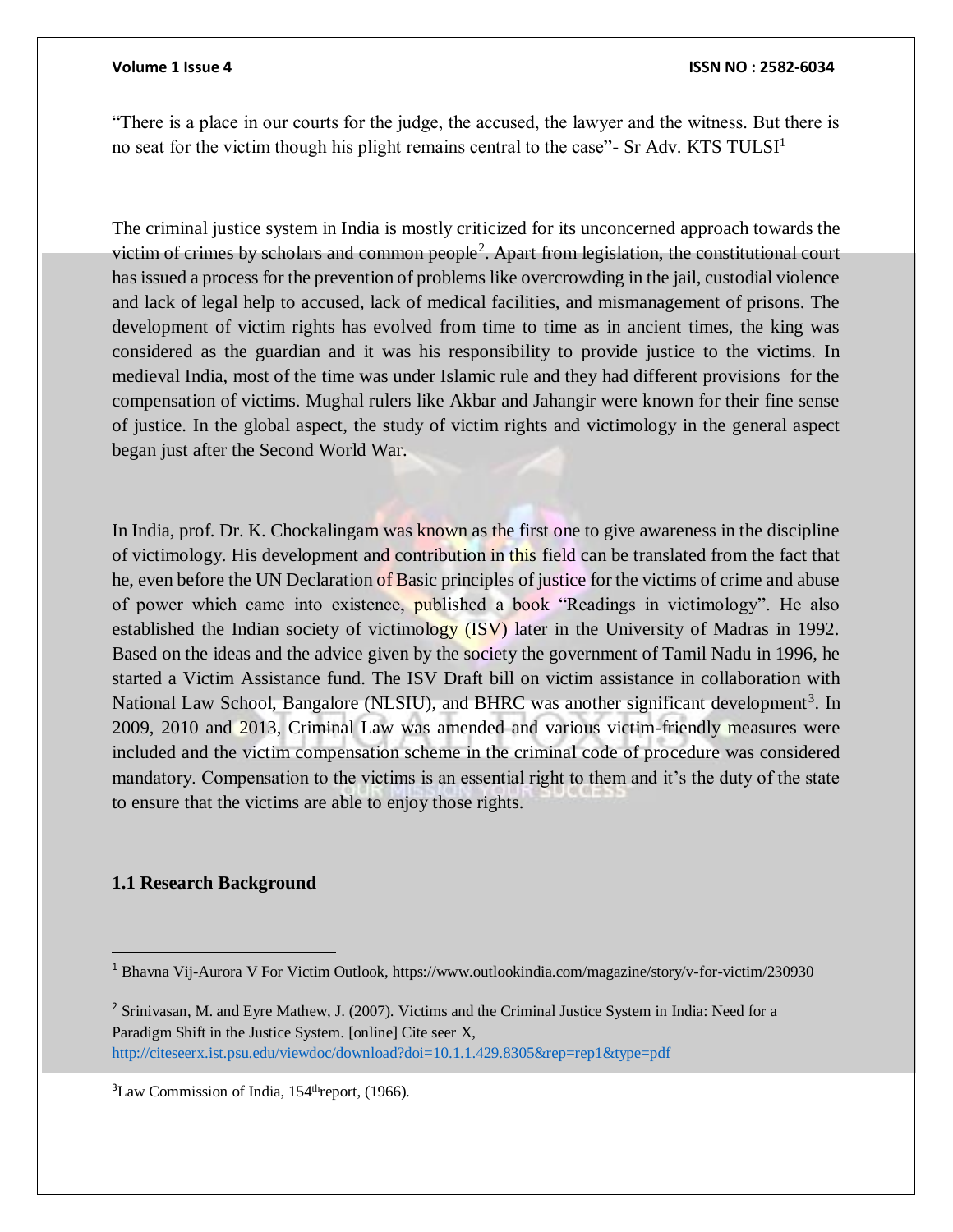After the Islamic seizure in India, the society had a strong influence of Sharia and the holy Koran as they were considered as the ideals of justice. The modern criminal system evolved with time in the latter half of the nineteenth century when Lord Macaullary decided to draft a uniform penal code for British India.

Various judicial judgments have also strengthened and made significant contributions. In various cases, victims were given relief under Article 32 of Indian constitution by the Supreme Court of India and under Article 226 in the High Courts. Compensation to the victim is mentioned in the Indian legal system in the Prohibition of Offenders Act, 1958, Code of Criminal Procedure, 1973, the Motor Vehicles Act, 1988, and the Schedule Caste and Scheduled Tribes Act, 1989. Later the Section 357 of Cr.P.C. was formed by the law commission of India in 1969. The Cr.P.C. was amended in 2008 and the Victim Compensation Scheme was introduced as Section 357A. Again the amendment was made in 2013 and two new sections were formed 357B and 357C in Cr.P.C. forgiving additional assistance given to compensation to the victims of acid attacks under section 326A, and Gang-rape victims under section 376D of the Indian Penal Code.

In India, shallow/hostile arguments are mostly used as a means for harassment. It is considered to be simple for people to settle scores with their enemies by filing false cases by simply registering false accusations. The section like  $250<sup>4</sup>$  of the criminal procedure code helps the person to get compensation for an accusation without reasonable cause. Some other sections like 358 provide remedy in which the court might ask one person to pay compensation to another person for causing wrongful arrest. Although the relief provided shall be of rupees 100, which would not even cover the cost of paperwork.

# "OUR MISSION YOUR SUCCESS"

One of the most interesting and often overlooked aspects of victim rights is that they are the rights of the people who are wrongfully convicted and jailed. India being a common law nation, has got its legal system from British Raj and it is quoted by the Supreme Court "it is better that ten guilty persons escape than that one innocent suffer."

The status of a wrongfully convicted person who is jailed is depressing as they are not even declared as victims under any statute.

<sup>4</sup> The Criminal Procedure Code, 1973. §250.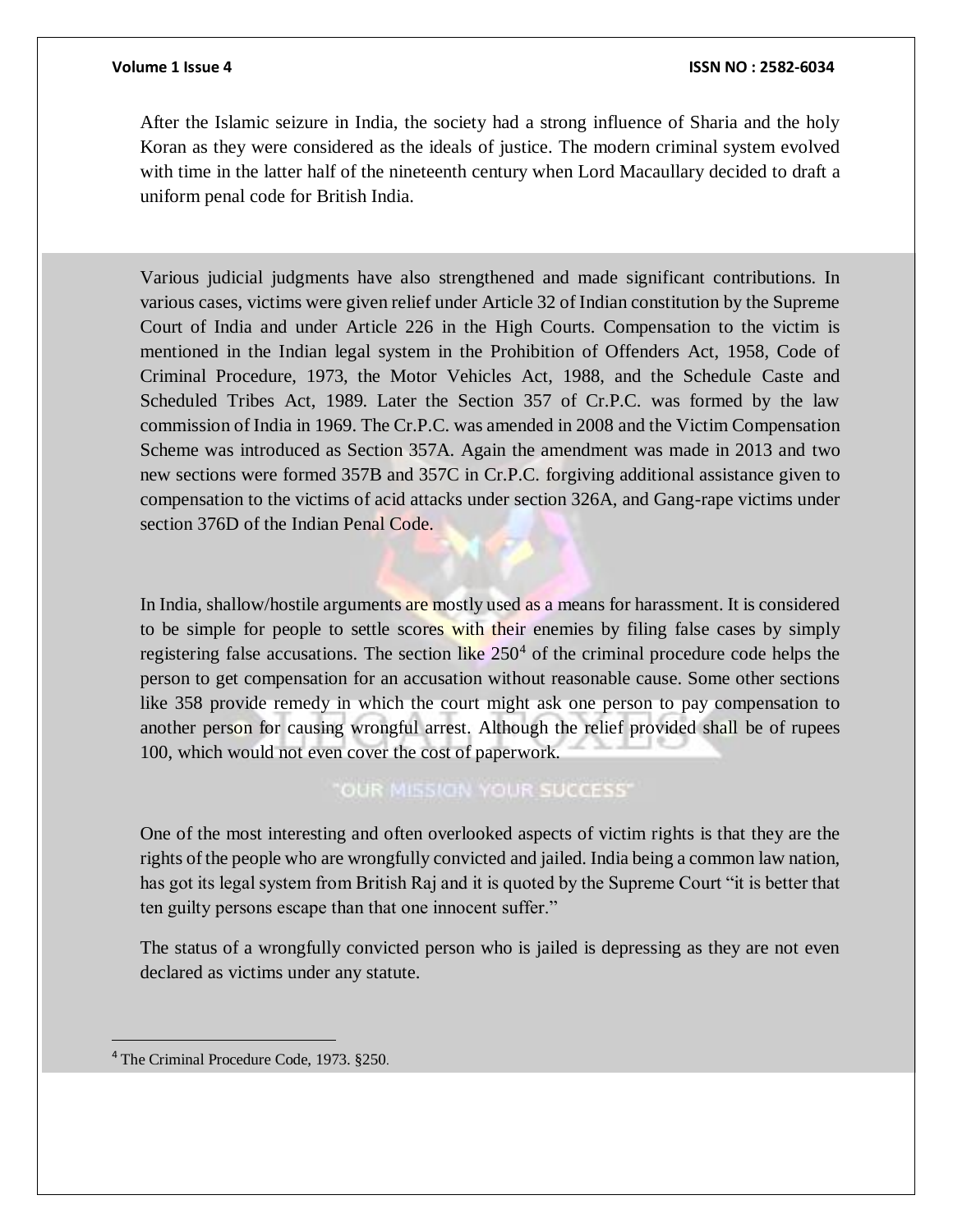### **1.2 Research background and methodology**

In this article, the researcher has taken the doctrinal mode of research that is online research. Reference has been taken from various acts like The Constitution of India, Code of Criminal Procedure, 1973, articles, books and various other databases such as online sites. As study is about the "victims in the society", the research is considered to be socio-legal.

# **1.3 Statements of Problems**

It is noticed that the rights of accused are mostly given supremacy against the rights of the victims. The odds for the accused getting away with crime is way more than the odds for a victim getting justice. Various amendments were made like the 2005 amendment in Cr.P.C. and criminal law amendments in the years 2008, 2010, and 2013 respectively. However, the focus has again shifted towards the victim.

In the absence of a proper definition of "victim"<sup>5</sup> and victim rights which are not categorized properly has resulted in the debarment of victims from the process of fair and free trial. Although amendments made in Cr.P.C. and Criminal Law have added several new provisions for the protection of rights of victims, the uncaring outlook of the system is a team without the proper coordination between the Union Government and state that has led to the nonfulfillment of the purpose. It should be taken in consideration that various provisions have been introduced for the victim compensation and rehabilitation including the Victim compensation scheme under section 357A of Cr.P.C<sup>6</sup>.

The criminal justice system is not able to ensure the safety of victims. It is a team with problems like secondary victimization and an indifferent viewpoint of police, judiciary, and the government. The judiciary is given the role to provide compensation to the victims as one of the most important jobs as it is helpful for the victim compensation and rehabilitation. Some remedies are provided under several provisions like section 375 of Cr.P.C. and articles 32 and 226 of the Indian Constitution.

<sup>5</sup> The Code of Criminal Procedure, 1973, Act no. 2, 1974, India Section 2 (wa)

<sup>6</sup> Anusree A, *Right to Compensation of Victims of Crime in India: Need for a Comprehensive Legislation*, LB, https://thelawbrigade.com/wp-content/uploads/2019/05/AnusreeA.pdf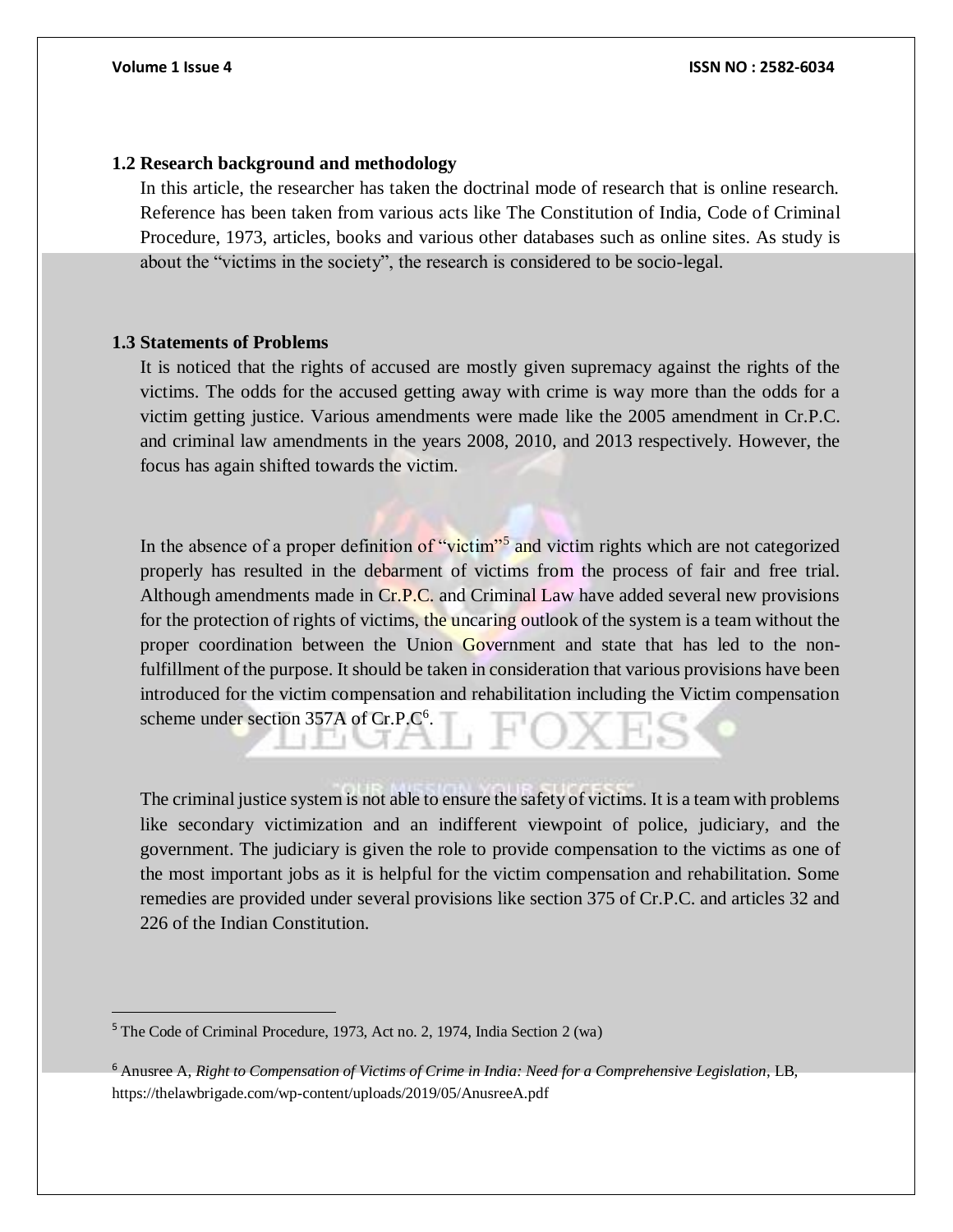### **2. CONCEPTUAL UNDERSTANDING**

### **2.1 Victimology: Meaning and concept**

The term was originated in the year 1947 by Benjamin Mendelsohn<sup>7</sup>, although it was mentioned in Wertham's book the show of violence<sup>8</sup> for the first time. It is a combination of the Latin word 'victima' which means victim and the Greek word 'logos' which means a system of knowledge. The victimology is for victims in the same way as criminology is for criminals.

Randhava<sup>9</sup> says that victimology is a body of knowledge related to victims. Victimization is how society reacts towards victim rights. He also explained that the victimology is versatile in nature as it derives its knowledge from many fields like law, psychology, polity, education, and sociology.

Drapkin and Viano gave a wide and blur definition where everything connected with the victims of crime is an essential subject of victimology.

Daigle<sup>10</sup> defines victimology as 'The study of etiology of victimization, its consequences, how the criminal justice system accommodates and assists victims, and how other elements of the society, such as the media deal with the crime victims.'

His definition has a wider scope and it fits in the modern scenario. MISSION YOUR SUCCESS

### **2.2 Historical development in victimology**

 $<sup>7</sup>$  Mendelsohn is often referred to as the father of Victimology.</sup>

<sup>8</sup> GC Kirchoff, Victimology: A Theory with Consequence, Global Victimology: New Voices 86

<sup>9</sup> Gurpreet Singh Randhava, Victimology & CompensatoryJurisprudence

<sup>10</sup> Leah E Diagle, Victimology- A Text/Reader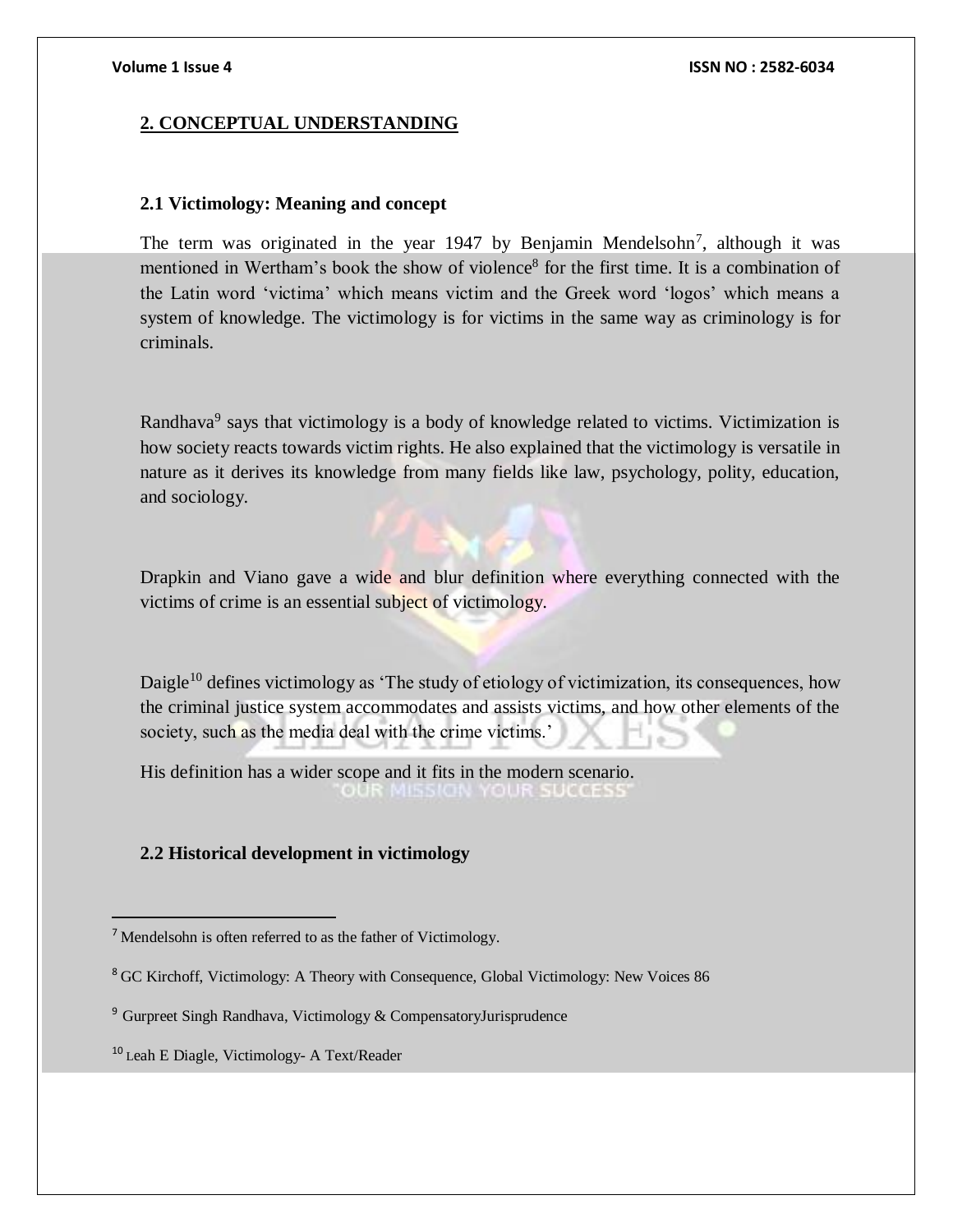$\overline{a}$ 

As humans have evolved with time into various clans, tribes, and states, the responsibility of giving justice shifted from an individual to a collective group with the time.

In the era of ancient and medieval period, the justice system was based on the dharma and morality<sup>11</sup>. As it was the duty of the king to provide justice to the victims. This system acted as deterrence for the state officials thereby preventing corruption and abuse of power, "if the king could not restore the stolen articles or recover their price for the owner by apprehending the thief, it was deemed to be his duty to pay the price to the owner out of his own treasury, and in his turn he could recover the same from the village officers who by reason of their negligence, were accountable for the thief's escape."<sup>12</sup>

An old chapter in the legal system of India was identified and developed after the invasion by the Mohammad Ghori, it led to the foundation of the Muslim rule in India. Although the Delhi Sultanate got its prestige under some Sultans, but they did not achieve a similar criminal justice system.

One of the most important periods in Indian history and the most illustrious was the Mughal Empire. The actual and notable changes came when the Great Akbar came into power. He prohibited slavery system and decided to have a common justice system for all. The strict Islamic impiety laws were reduced and death sentences for basic criticism were prohibited. Jahangir was one of the most known Emperors in the area of justice. He hung the 'Golden bell of justice' outside his palace and anyone who had faced any kind of injustice can ring the bell to get justice from the Emperor himself. Aurangzeb, the last effective and known Mughal ruler took a step backward by applying Sharia in the empire. He re-introduced the law by demolishing the religious tolerance policy made by Akbar.

<sup>11</sup> Dalbir Bharti , *The Constitution And Criminal Justice Administration*, (2002)

<sup>&</sup>lt;sup>12</sup> P Sen, General Principles of Hindu Jurisprudence, Tagore Law Lectures, 335, (1984).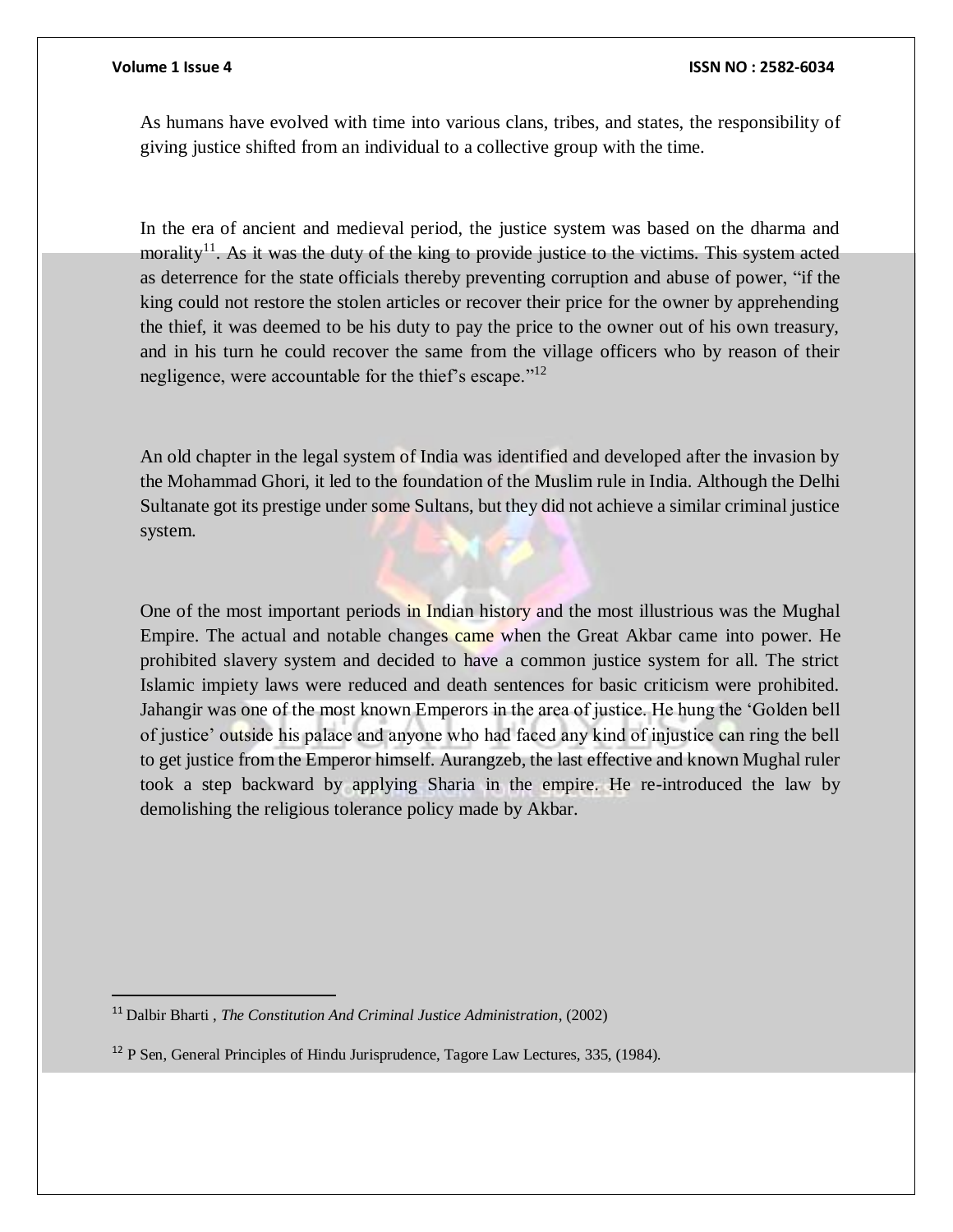At the time of the early modern period, the British were confused by the numerous divisions done in the society and the complexities of the Hindu civil war. The Muslims were treated on the basis of Muslim rule and Hindu governance was done through shastras.<sup>13</sup>

# **3.VICTIMS IN THE CURRENT SCENARIO**

### **3.1 Who are the victims?**

Before going after the legal definition of the word victim, it would be better to look into the background of the term, the word the victim had been derived from the Latin word 'victima' which means victim.<sup>14</sup> "Victim is an individual who is a passive recipient of misfortune"

Dussich<sup>15</sup> found out that how and when the term 'victimia' was used and it was used in the context of human sacrifice in 1536 and it was applied to Jesus Christ in John Calvin's Protestant textbook 'Institute Christianae religious' and translated in many languages like German, English, French and etc. from original Latin<sup>16</sup>. The first-ever use of the word victim in the English language was done in 1736 for the Crucified Jesus Christ- in a translation of the New Testament. The present definition given by the Cambridge dictionary is "someone or something that has been hurt, damaged or killed or has suffered, either because of the actions of someone or something else, or because of illness or chance.<sup>17</sup>"

# **3.1.1 Victims as defined in India**

 $\overline{a}$ 

In India, the definition of victim was not mentioned in the original Code of Criminal Procedure, 1973 but after the Amendment made in Criminal Law in 2008, the new section 2(wa) was added and this section defines a victim as: "victim" means a person who has suffered any loss

<sup>13</sup> Madhu Kishwar '*Codified Hindu Law: Myth and Reality*' E&PW 1994 Vol. 29, No. 33.

<sup>14</sup> Editor, *victim*, Oxford English Dictionary, https://en.oxforddictionaries.com/definition/victim

<sup>15</sup> John P. J. Dussich, Ph.D. Professor Emeritus California State University, Fresno

<sup>16</sup> John P.J. Dussich, *The Evolution of International Victimology and its Current Status in the World Today*, 1, Revista de Victmologia / Journal of Victimology, 40-41

<sup>17</sup> Editor, Victim, Cambridge English Dictionary, https://dictionary.cambridge.org/dictionary/english/victim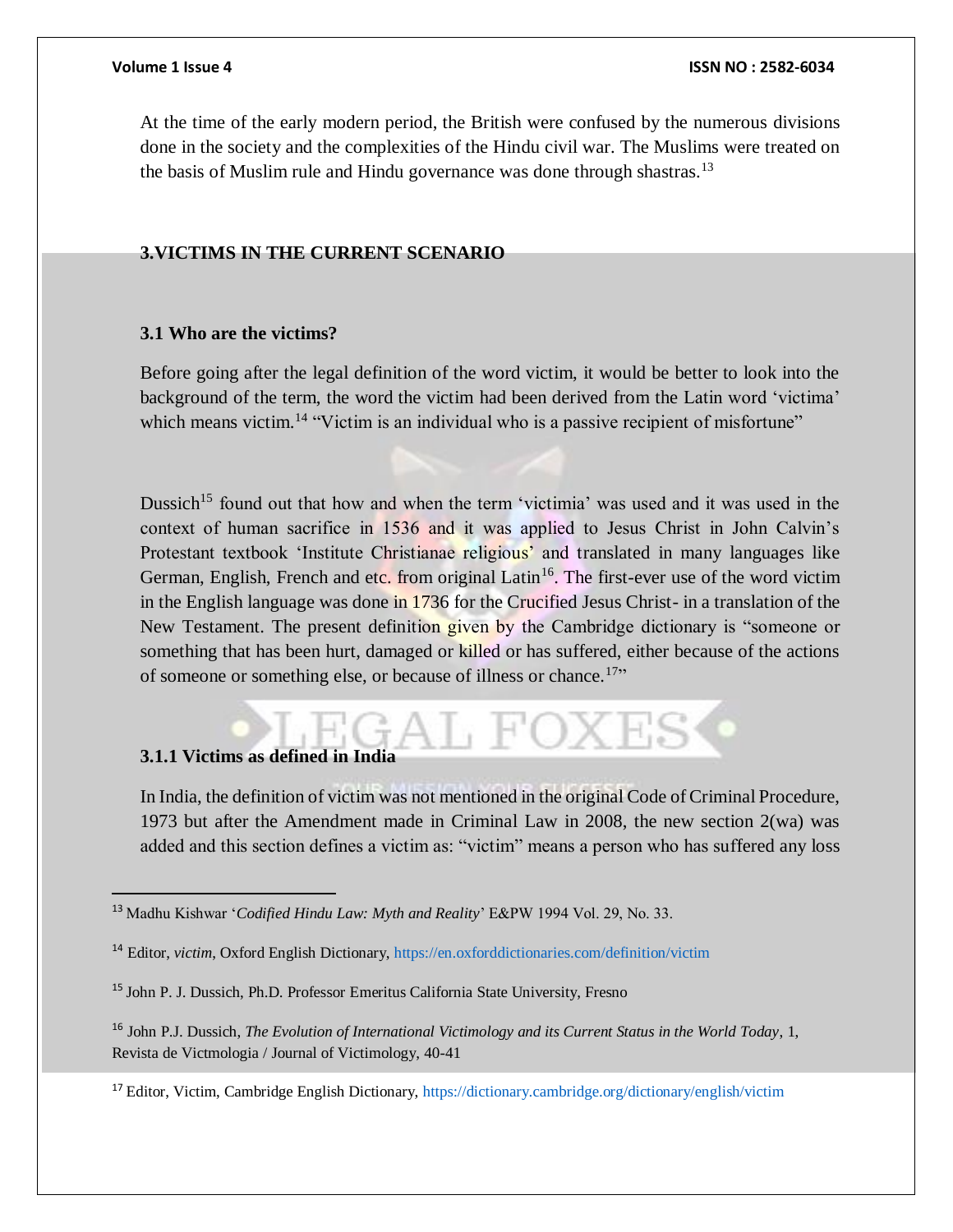or injury caused by reason of the act or omission for which the accused person has been charged and the expression "victim" includes his or her guardian or legal heir $^{18}$ .

The Supreme Court and the High Court already had the extremity of victims and the rights of their legal heirs and dependents.

The judgement given by Delhi High Court in the case Ram Phal vs the state and Ors<sup>19</sup>. dealt with this problem. According to hon'ble High Court, 2 questions have to be decided which are:-

- 1. The word victim in section 2(wa) of Cr.P.C. which says that only the legal heir is qualified to the property of the victim under the law of inheritance or would accept any person who has suffered any loss or injury caused by any act or omission for which the accused person has been charged.
- 2. The remedy to the applicant is available with respect to any offence which was committed as on the date when the appellate right was communicated by law or appellate right would be available with respect to the date of decision or any remedy given to appellate which is without any reference to the two points of time which is:
	- The date when the offence was committed
	- Appellate right was communicated by law

At the time of these two questions, the court decided to go through the legal history of the victim rights. It took the help from its division bench's decision in Chattar Singh vs Subhash and Ors.<sup>20</sup>. On the first question, the court departed from its earlier decision and went with the decision made by Punjab and Haryana High Court in case Tata Steel vs Ama Tube Projects<sup>21</sup> by stating, "victim cannot exclude those who actually fell within the definition of victim by virtue of emotional harm suffered such as the father or siblings of a deceased victim or other categories of persons.

<sup>18</sup> Section 2 (wa), Code of Criminal Procedure 1973 (as amended in 2008).

<sup>&</sup>lt;sup>19</sup> 154<sup>th</sup> Report of Law Commission of India; Committee on the Reforms of Criminal Justice System, 2003.

 $20$  Chattar Singh v. Subhash and Ors., (2011) 176 DLT 356.

<sup>&</sup>lt;sup>21</sup> Tata Steel v. Atma Tube Projects CRM-790-MA-2010 Punjab and Haryana HC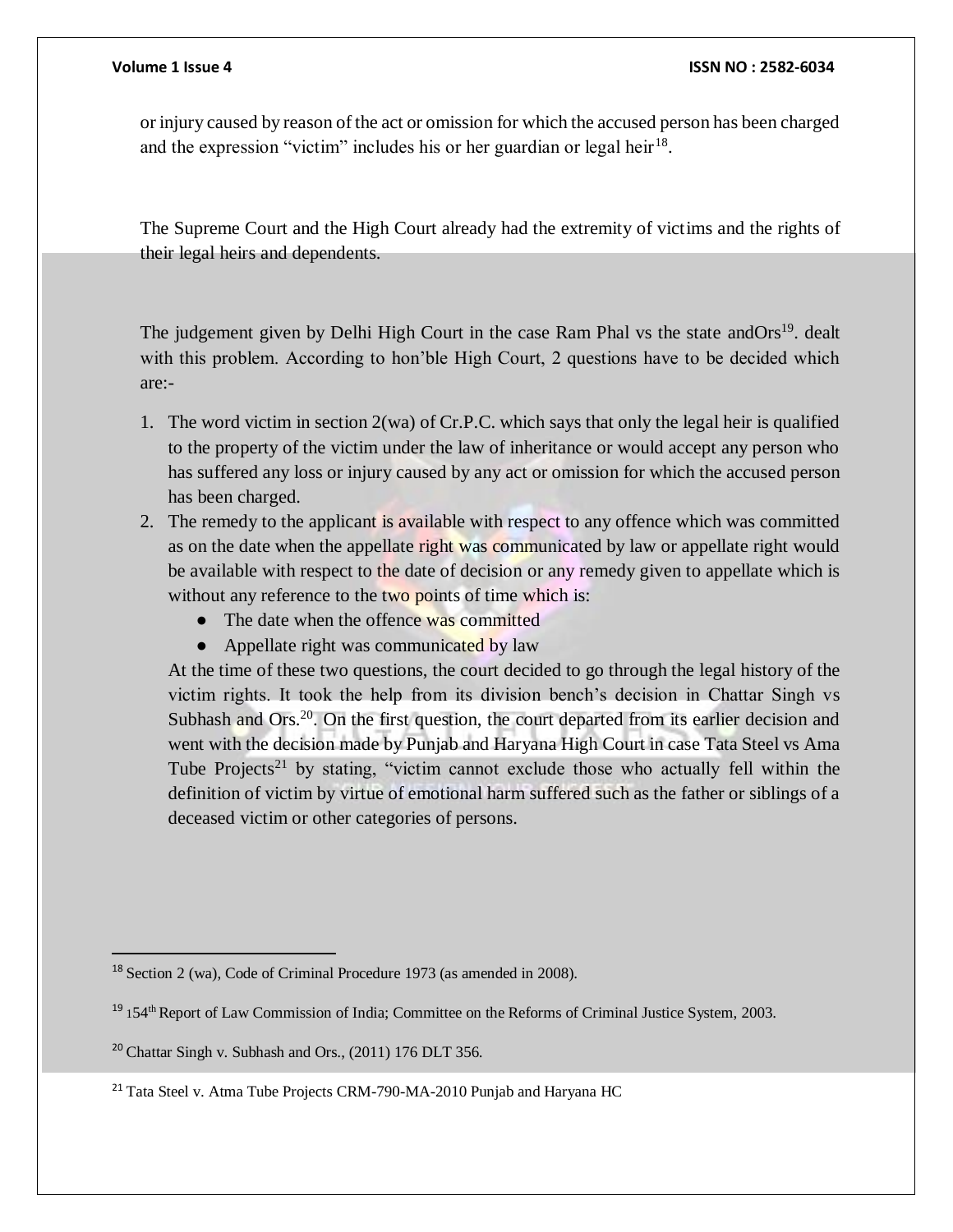On the second question, the court held that the right to appeal is considerable right. It helps by quoting the judgement of Apex Court<sup>22</sup>t and various High Court.

### **3.2 Various Kinds of Victims**

Victims are classified into various types like primary, secondary and tertiary victims but mostly it is classified on the nature of the offending Act. Taking into the account various situations, it includes age, sex, race, mental and physical capacity and etc. although there are many other non-orthodox victims such as victim of socio-economic crimes, victim of organized crimes, etc.

### **3.2.1 Victims of violent crimes**

There are few specific crimes mentioned in IPC as violent crimes.

- Murder (Section 302 IPC)
- Culpable Homicide (section 304 IPC)
- Dowry Death (section 304B IPC)
- Attempt to commit Murder (section 307 IPC)
- Attempt to commit Culpable Homicide (section 308 IPC)
- Kidnaping & Abduction (section 363-396 IPC)
- Rape (section 376 IPC)
- Attempt to commit Rape (section 376 and 511 IPC)

Around 94.6% cases of rape that were reported last year,the criminal was known to be the victim.

# "OUR MISSION YOUR SUCCESS"

# **3.2.2 Victim of Socio-Economic Crimes**

The socio-economic crimes are one of the most ignored crimes in India. They are known as white-collar crimes which are increasing at a high rate in the current scenario. The  $29<sup>th</sup>$ report of the Law Commission of India,  $1966^{23}$ , decided to include certain socio-economic crimes in the Indian Penal Code. The report further categorized the types into:

<sup>&</sup>lt;sup>22</sup> Thirumalai Chemicals Ltd. v. Union of India (2011) 6 SCC 739; Hitendra Vishnu Thakur v. State of Maharashtra AIR 1994 SC 2623; Kailash v. Nanhku and Ors. (2005) 4 SCC 480; H.P. State Electricity Regulatory Commission v. H.P, (2014) 5 SCC 219.

<sup>&</sup>lt;sup>23</sup> Law Commission of India, 29<sup>th</sup> Report, (1966), http://lawcommissionofindia.nic.in/1-50/Report29.pdf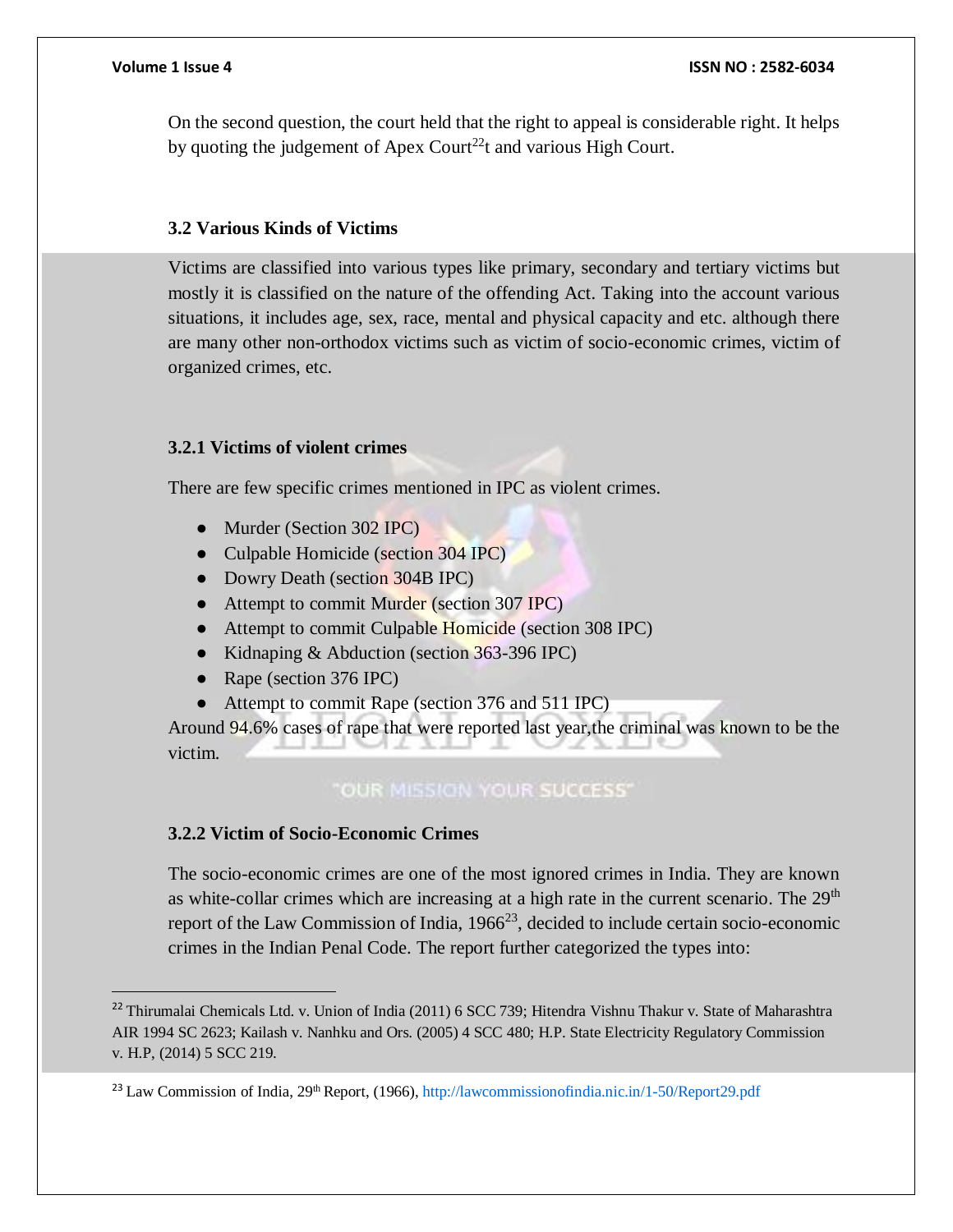- Offences preventing economic development
- Misuse of public position by public servants
- Adulteration
- Theft and misappropriation of public property and funds
- Trafficking in licenses

# **3.2.3 Victims of abuse of power**

Abuse of power simply means 'official misconduct'. The abuse of power refers to such acts done by the elements of the executives, especially police by performing Arbitrary arrest, custodial torture, force confession, custodial deaths and false imprisonment are few of the examples of abuse of power by the state. Other than this victims can be classified into:

- Victims of custodial death
- Victims of death due firing
- Victims of groundless arrest and detention
- Victims of unnecessary harassment

# **3.3 Right of Victims**

Victim rights at the International level have developed over the years. As already highlighted, the return of the victim into the accused centric criminal justice system did not commence until the latter half of the  $20<sup>th</sup>$  century. Victim rights at the International level have developed over the years. International organizations such as the United Nations, and International Courts (ICC, ICTY, and ICTR) have played an important role in its development. It may be inferred from the 1985 UN Principles which categorize victim rights into 4 major heads:

1. Right to Access to justice and fair treatment

- 
- 

 $\overline{a}$ 

4. Assistance

2. Restitution 3. Compensation

# **4. VICTIM COMPENSATION AND REHABILITATION**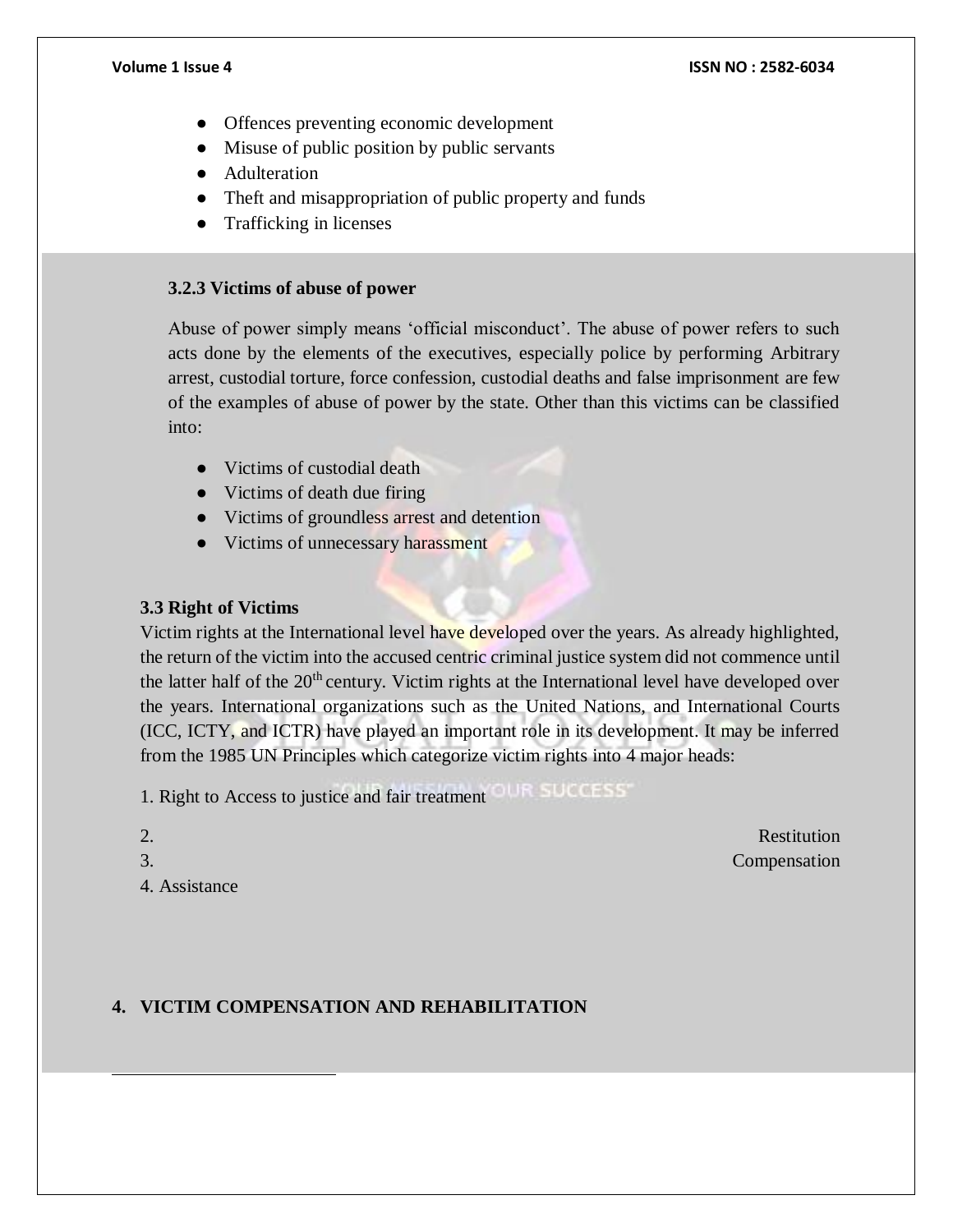### **4.1 The concept of compensation and its evolution**

The definition of word compensation given by the oxford dictionary is "something, typically money, awarded to someone in recognition of loss, suffering or injury"<sup>24</sup>. In today's scenario, the word means something that is granted to make good for the loss or injury caused. The decision made by the Supreme Court of India in the case of Shantilal<sup>25</sup> said that "In ordinary parlance the expression compensation means anything given to make things equivalent; a thing is given to or to make amends for loss recompense and remuneration or pay."

On the other hand, rehabilitation is a vast term that includes other aspects of victim right. It consists of compensation, restitution, victim assistance and access to justice and fair treatment<sup>26</sup>.

# **4.1.1 Why Compensation?**

There are so many answers to this question. There are various reasons like psychological, social, and economic reasons for the compensation to victims. It is common knowledge that how crime affects the mental health of victims. The mental health of a victim is affected due to many reasons like constant visits to the police station, court, and lawyer which can break a person. The insensitivity of the society leads to secondary victimization of the victim. A day spent at a court or any police station can lead to income loss of that particular day. So the actual motive of compensation is to provide relief to the victims.

# **4.1.2 Victim Compensation in India**

The history behind these provisions especially section 357 can be taken from the old code of 1898. The sections like 545 and 546 of the old code<sup>27</sup> which were taken as the provision for compensation are as follows:

<sup>27</sup> The Code of Criminal Procedure, 1898, (India).

<sup>&</sup>lt;sup>24</sup> Editor, Compensation, Oxford Dictionary, https://en.oxforddictionaries.com/definition/compensation

<sup>&</sup>lt;sup>25</sup> State of Gujarat v. Shri Shantilal Mangaldas &Ors, AIR 1969 634.

<sup>26</sup> Barcelona Panda, *Victim's right to rehabilitation: India, UK and US Experience,* Manupatra, http://www.manupatra.com/roundup/348/Articles/Article%20Victim.pdf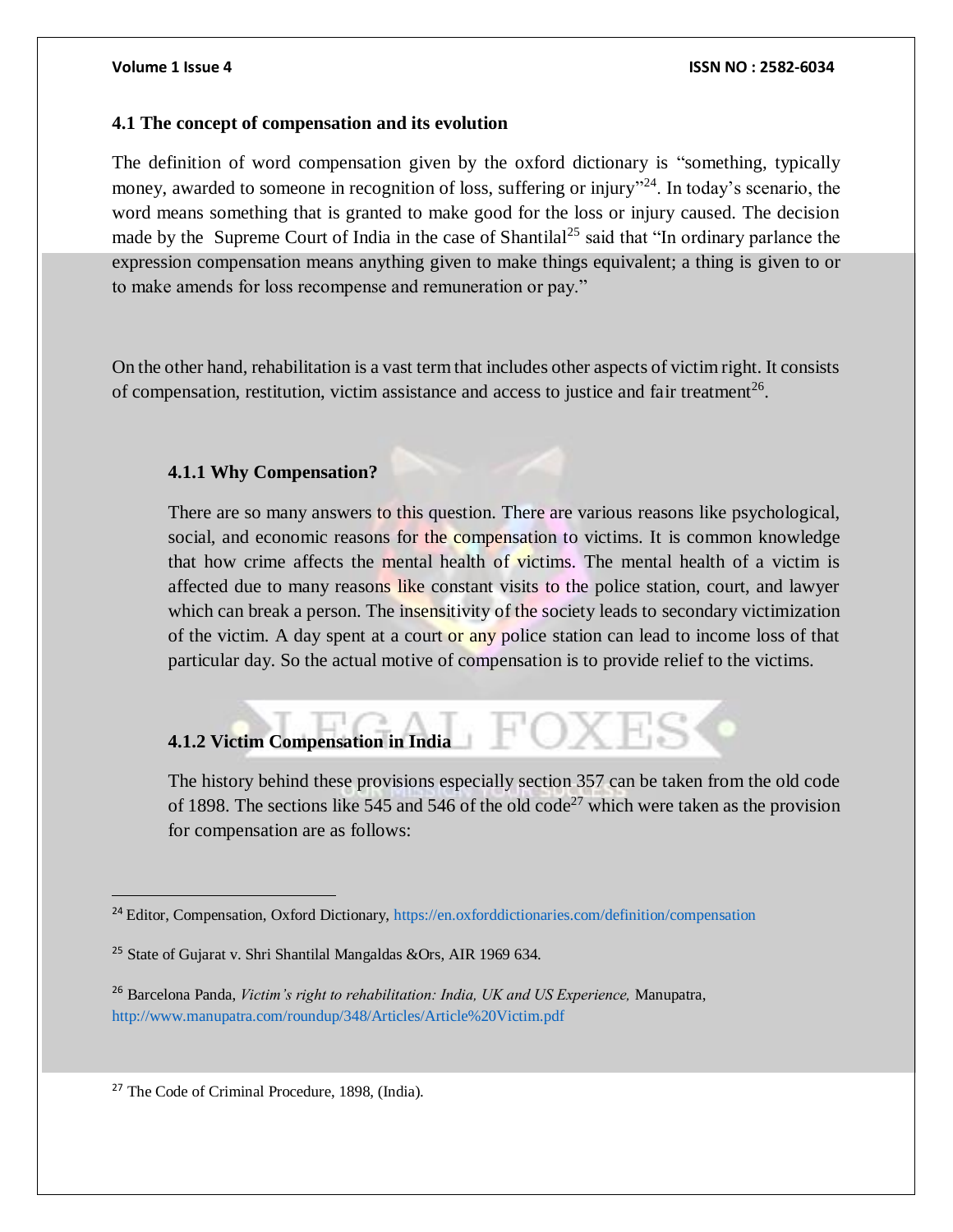$\overline{a}$ 

#### **Volume 1 Issue 4 ISSN NO : 2582-6034**

# **Section 545 – power of court to pay expenses or compensation out of time**

Wherever under any law forces for the time being a Criminal Court imposes a fine or confirms in appeal revision or otherwise a sentence of fine, or a sentence of which fine form a part, the Court may, when passing judgment order the whole or any part of the fine recovered.

**Section 546 – Payment to be taken into the account in subsequent suit.**  At the time of giving compensation in any subsequent civil suit relating to the same matter, the court shall take into the account any sum paid or recovered as compensation under section 545. Later an amendment was made in  $1955^{28}$  which added  $545(1)$  empowering the court to direct an accused who has caused the death of another person, to pay compensation to the legal heir entitled under the Fatal Accidents Act.

#### **4.1.3 Recommendation of Law Commission**

The Reports of the Law Commission of India highlighted these problems. In its  $41<sup>st</sup>$ Report<sup>29</sup>, it recommended the deletion of 'substantial' from section 545(1) (b) as the criminal Courts have underutilized their discretion in granting compensation under this provision. Another notable suggestion was the enhancement in power of the Judicial Magistrate to impose fines up to ₹5000 for JMIC and ₹1000 for JMIIC. The report<sup>30</sup> notes that victim reparation has come into the limelight in the previous years and the realization has dawned that mere punishment to the offender may exhaust the role of criminal law, but it doesn't completely fulfill the role of law. Further, it quotes "The injured party is not always adequately served by civil courts, and in the criminal law he often takes a back seat. Having given his evidence, he stands aside and watches the offended majesty of public justice being satisfied by conviction and sentence. He himself is fortunate if he gets compensation, or even his expenses. Often, he must have recourse to the civil courts to

<sup>&</sup>lt;sup>28</sup> The Code of Criminal Procedure, 1898, (Amendment) Act, Act 26 of 1955, (India).

<sup>&</sup>lt;sup>29</sup> Law Commission of India, 41<sup>st</sup> Report, 356,(1969), http://lawcommissionofindia.nic.in/1-50/Report41.pdf

<sup>&</sup>lt;sup>30</sup> Law Commission of India, 42<sup>nd</sup> Report, 50, (1971), http://lawcommissionofindia.nic.in/1-50/report42.pdf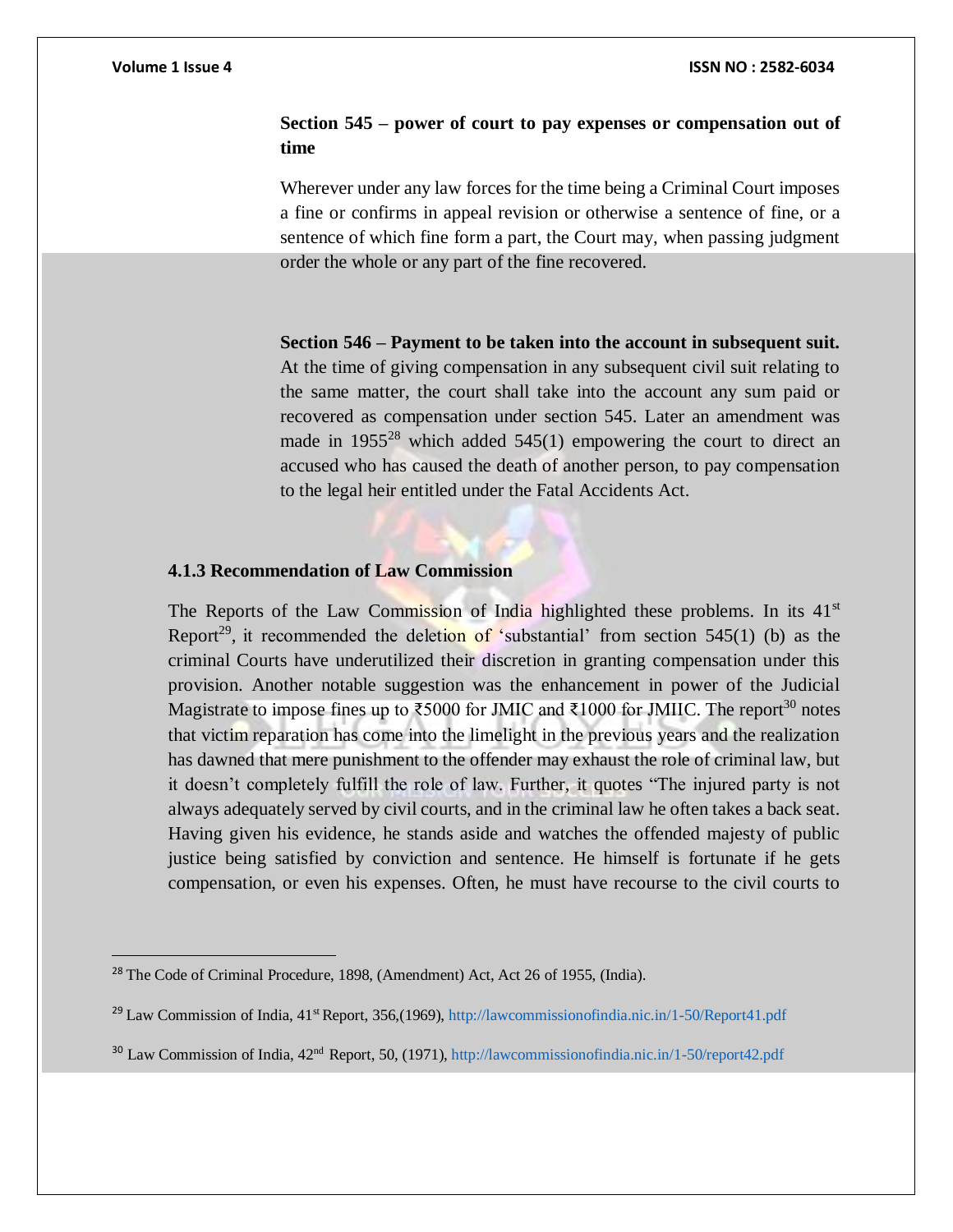reclaim his property, and, not infrequently, may have suffered a loss or injury for which he cannot be recompensed."

The report then highlights the gradual diminishing of the concept of victim reparation and how the civil proceedings became ancillary to the criminal trial i.e. the State started giving primacy to penal action instead of reparation part. Three patterns of compensation were listed by the commission:

- 1. State may take it upon itself (in certain defined class of cases);
- 2. Secondly, the offender can be sentenced to pay a fine by way of punishment for the offence, and, out of that fine; compensation can be awarded to the victim.
- 3. Thirdly, the court trying the offender can, in addition to punishing him according to law, direct him to pay compensation to the victim of the crime, or otherwise make amends by repairing the damage done by the offence.

# **4.1.4 Victim compensation scheme**

The Criminal Procedure Code (Amendment) Act, 2008 added a new provision in Section 357A. This provision has been introduced to ensure that the victims and their legal heirs who have suffered loss or injury due to crime and those who require rehabilitation are provided with the same via a scheme (to be prepared by the State Government in coordination with the Government of India). The section is as under: "357A. (1) Every State Government in coordination with the Central Government shall prepare a scheme for providing funds for the purpose of compensation to the victim or his dependents who have suffered loss or injury as a result of the crime and who require rehabilitation.

Whenever a recommendation is made by the Court for compensation, the District legal Services Authority or the State Legal Services Authority, as the case may be, shall decide the quantum of compensation to be awarded under the scheme referred to in sub-section(1). If the trial Court, at the conclusion of the trial, is satisfied that the compensation awarded under section 357 is not adequate for such rehabilitation, or where the cases end in acquittal or discharge and the victim has to be rehabilitated, it may make a recommendation for compensation.

Where the offender is not traced or identified, but the victim is identified, or where no trial takes place, the victim or his dependents may make an application to the State or the District Legal Services Authority for award of compensation.

On receipt of such recommendations or on the application under subsection (4), the State or the District Legal Services Authority shall, after due enquiry award adequate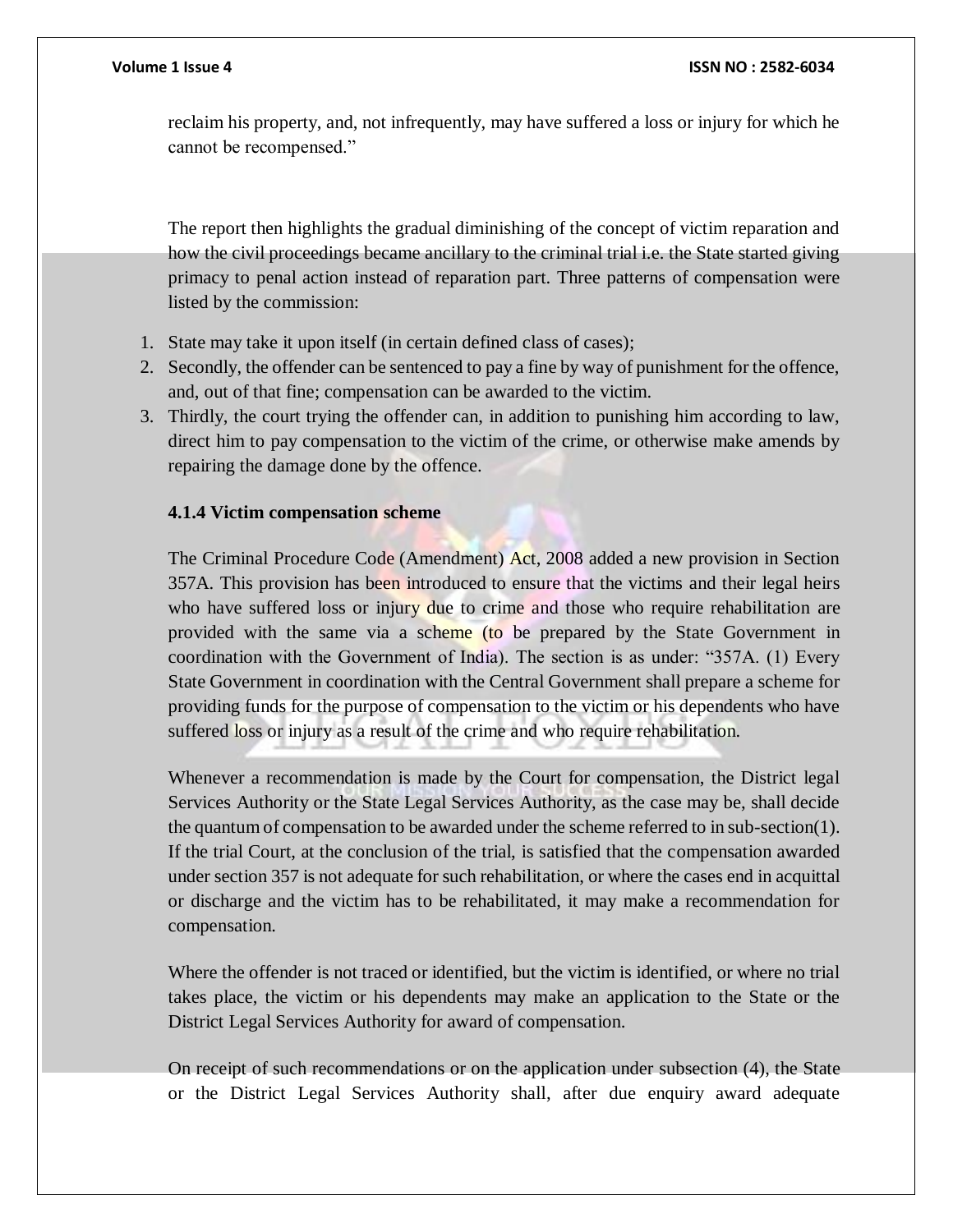compensation by completing the enquiry within two months. The State or the District Legal Services Authority, as the case may be, to alleviate the suffering of the victim, may order for immediate first-aid facility or medical benefits to be made available free of cost on the certificate of the police officer not below the rank of the officer in charge of the police station or a Magistrate of the area concerned, or any other interim relief as the appropriate authority deems fit."

Victim's right to appeal against any order- In section 372 of the CrPC, the following proviso is inserted: - "Provided that the victim shall have a right to prefer an appeal against any order passed by the Court acquitting the accused or convicted for a lesser offence or imposing inadequate compensation, and such appeal shall lie to the Court to which an appeal ordinarily lies against the order of conviction of such Court."

# **4.2 Judicial analysis of Court's power to grant compensation:**

The compensatory jurisprudence under the Code has been explained in detail by the Apex Court in a single judgment. In its 2013 judgment of Ankush Shivaji Gaikwad v. State of Maharashtra<sup>31</sup>, the Court traced the history of the provisions of the Criminal Procedure Code with a comparative analysis of the position in the United States and the UK. This decision is significant as the Court has considered all past judicial decisions on this matter before passing its judgment. Some significant observations by the Supreme Court are as under:

1. On the question whether the Courts are under a duty to grant compensation under s.357 or give reasons despite the use of the word 'may' in the section, the Court observed that "..it appears to us that the provision confers a power coupled with a duty on the Courts to apply its mind to the question of awarding compensation. " Quoting a plethora of judgments, the Court held that the intention of the Legislature is to be given primacy and due to a word, the victim should not suffer.

2. The purpose of this power of the Court is to "reassure the victim that he or she is not forgotten in the criminal justice system"

3. The position of the accused is relevant to determine the amount of compensation and an enquiry should be made for the same (unless it gets clear in the course of the trial)

# **4.3 Provisions in other laws**

<sup>31</sup> Ankush Shivaji Gaikwad v. State of Maharashtra (2013) 6 SCC.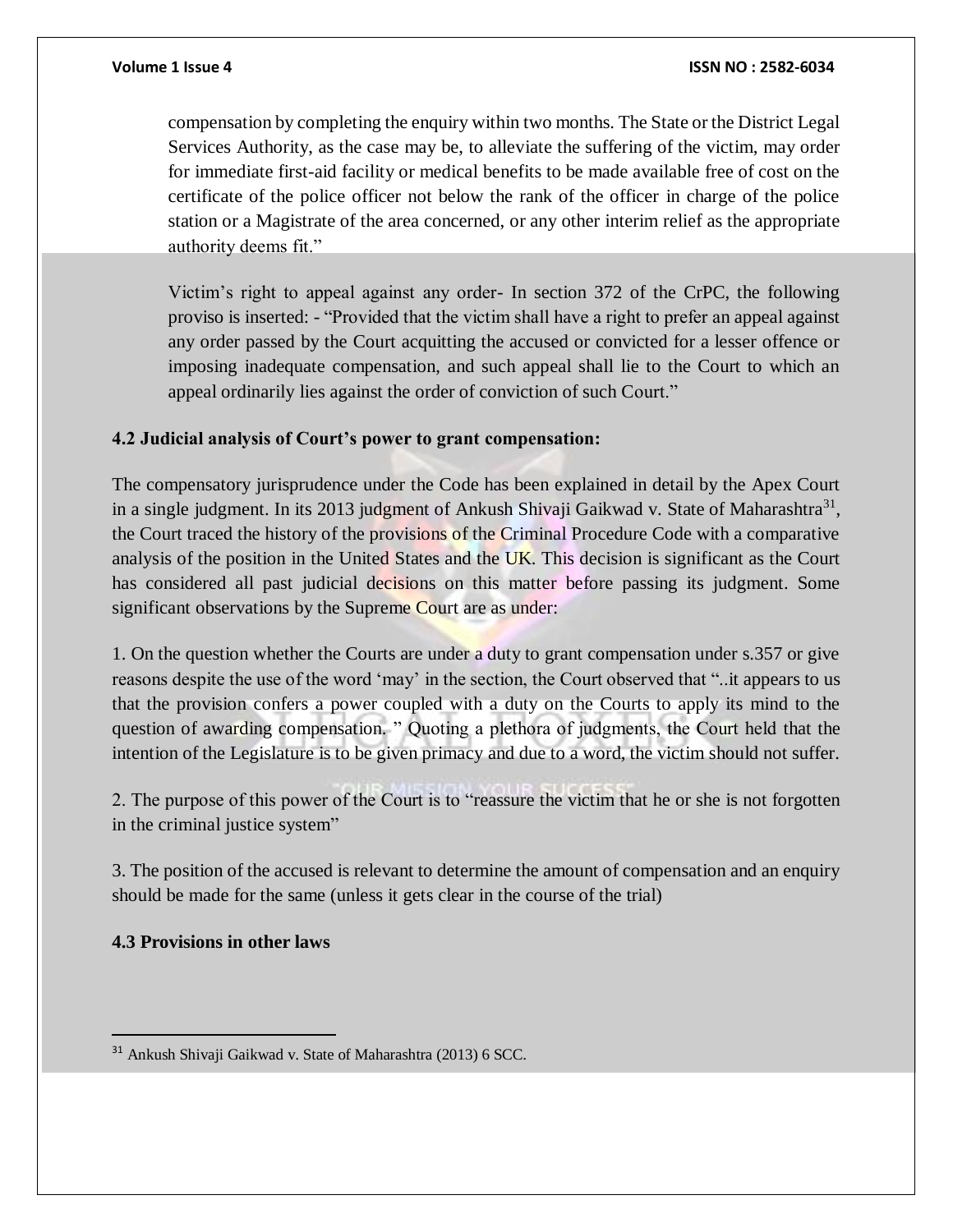#### **4.3.1 Probation of Offenders Act, 1958**

The Probation of Offenders Act, 1958 is a legislation that provides for the release of convicts in certain cases where the offence committed is not punishable by death or life imprisonment after due admonition. The purpose of this Act is to give another chance to the offender to mend his/her conduct and prove that he/she is capable of living in the society. Despite being a practical and innovative scheme to ensure reformation over deterrence, this legislation has not realized its true potential. Moving to the present context, the section 5 of the Act is reproduced below:

"5. Power of court to require released offenders to pay compensation and costs:

(1) The court directing the release of an offender under section 3 or section 4, may, if it thinks fit, make at the same time a further order directing him to pay—

(a) such compensation as the court thinks reasonable for loss or injury caused to any person by the commission of the offence, and

(b) Such costs of the proceedings as the court think reasonable.

(2) The amount ordered to be paid under sub-section  $(1)$  may be recovered as a fine in accordance with the provisions of sections 386 and 387 of the Code.

(3) A civil court trying any suit, arising out of the same matter for which the offender is prosecuted<sup>32</sup>, shall take into account any amount paid or recovered as compensation under sub-section (1) in awarding damages ." The section provides for compensation to the victim by the offender in case he is being released on probation under section 3 and 4 of the Act.

The judgment further analyses the section and holds that although the section 357 of Cr.P.C. and section 5(1) of this Act are similar, the payment of compensation in both sections is entirely different. In Cr.P.C. the payment of compensation is preceded by the imposition of fine, out of which it is to be paid. On the other hand, under this Act, the offender has to pay the compensation at the end of the trial. The section further mandates any Civil Court in which a suit for damages has been instituted shall take into consideration the amount paid to the victim which indicates that the compensation so awarded is of the nature of civil liability. Further, the section provides the method of recovery of the fine (compensation) in which it mentions sections 386 and 387 of the Code. However, these sections are of the old Cr.P.C. and the corresponding sections in the new Cr.P.C. are sections 421 and 422. The judgment makes it clear that the method of recovery cannot

<sup>32</sup> Section 5, Probation of Offenders Act, 1958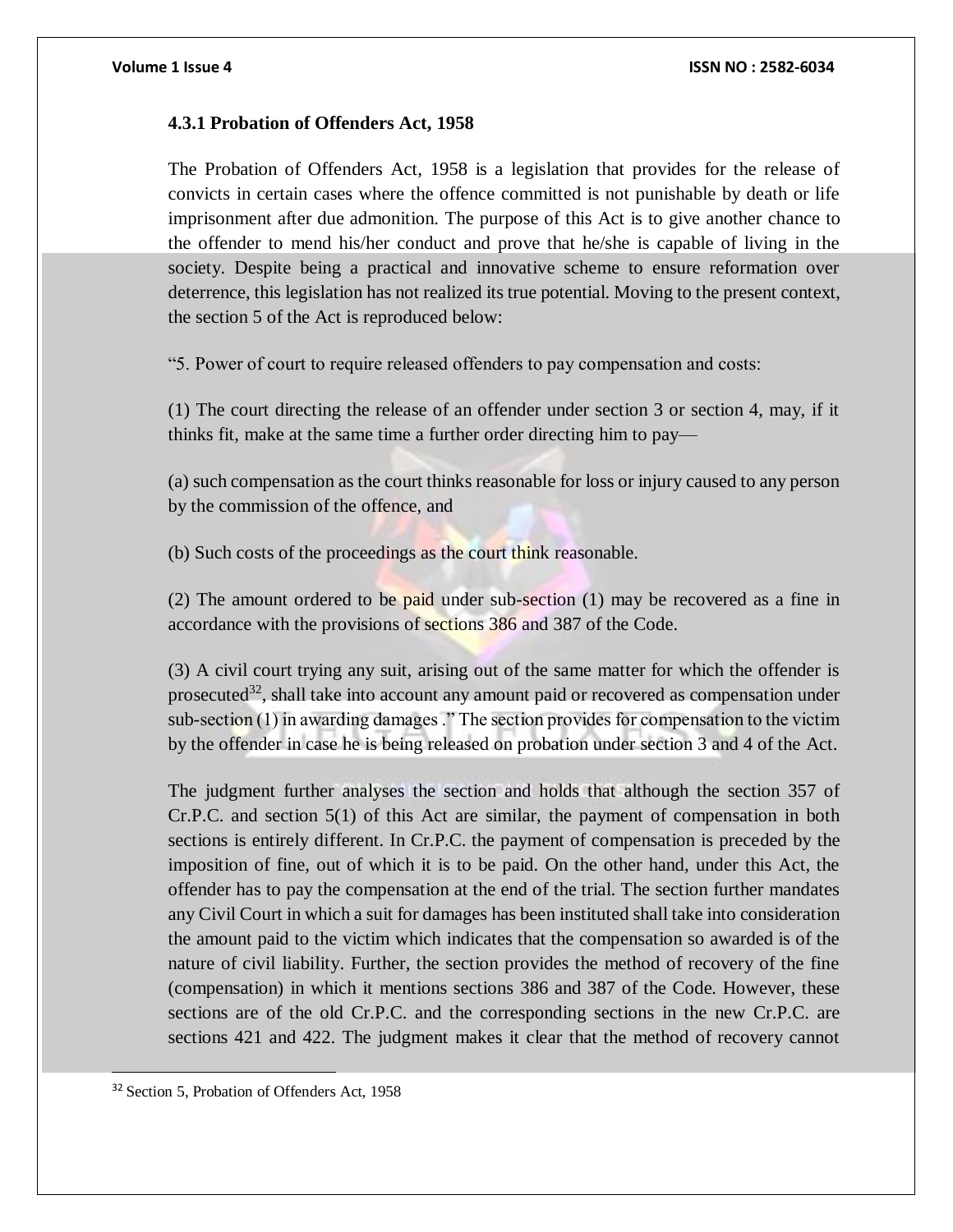equate 'compensation' with 'fine'. Citing the Supreme Court decisions in cases of Gurbachan Singh v. State of Punjab<sup>33</sup>, the Court made it clear that there is a 'marked distinction' between the award under section 5 of the Probation of Offenders Act and Section 357 of the Cr.P.C. and costs awarded under the former have no such penal element.

In a decision of Patna HC, the Court held that compensation under Section 5 is at the discretion of the court. The court will allow compensation and costs only when it thinks fit in any case and the appellate court cannot interfere with the decision of the lower court unless it is capricious or unreasonable $34$ .

### **4.3.2 Motor Vehicles Act, 1988**

The Motor Vehicles Act was brought to address the problems arising out of an increase in the number of vehicles, the deplorable status of roads, lack of knowledge, and road sense in drivers. To prevent the ever-increasing accident rate, the Act was brought in to replace the old British Raj-era law. Section  $140^{35}$  of this Act provides the rationale behind the compensation. Under this section, the owner of the motor vehicle has to pay a specified amount as compensation if death or permanent disability is caused. This section is significant as the compensation paid is on the basis of "no-fault liability." However, the amount paid is a meager Rs. 50,000 in case of death and Rs. 25,000 in case of permanent disability. Section 163 of the Act provides for compensation in hit-and-run cases. It lays down the power of the central government to enact schemes and the formation of administrative bodies and its procedure thereof. Section 166 provides for compensation on fault basis i.e. the negligent act has to be proved. Another significant provision added later via the Motor Vehicles (Amendment) Act, 1994 is the section 163-A. This section was introduced to provide compensation on no-fault liability principles in a structured form. Several factors serve as parameters to determine the amount of compensation- such as age, annual income, profession, education, etc. However, the  $2018$  amendment<sup>36</sup> passed by the central government has limited the compensation in case of death to a fixed amount of rupees five lacs and in cases of disability, the maximum amount is also 5 lacs. For minor injuries, a fixed amount of Rs. 25,000 has been prescribed.

<sup>&</sup>lt;sup>33</sup> Gurbachan Singh v. State of Punjab, AIR 1957 SC 623.

<sup>34</sup> Rajeshwari Prasad v. Ram Babu Gupta, AIR 1961 Pat 19.

<sup>&</sup>lt;sup>35</sup> S. 140, The Motor Vehicles Act, 1988, (India).

<sup>&</sup>lt;sup>36</sup> Government of India, *Gazette Notification no. 1829 of May 22, 2018*, ITTA, http://www.ittaindia.com/wpcontent/uploads/2018/05/GAZETTE-NOTIFICATION-OF-22-MAY-18-UNDER-MOTOR-VEHICLE-ACTcompensation- on-death-injury.pdf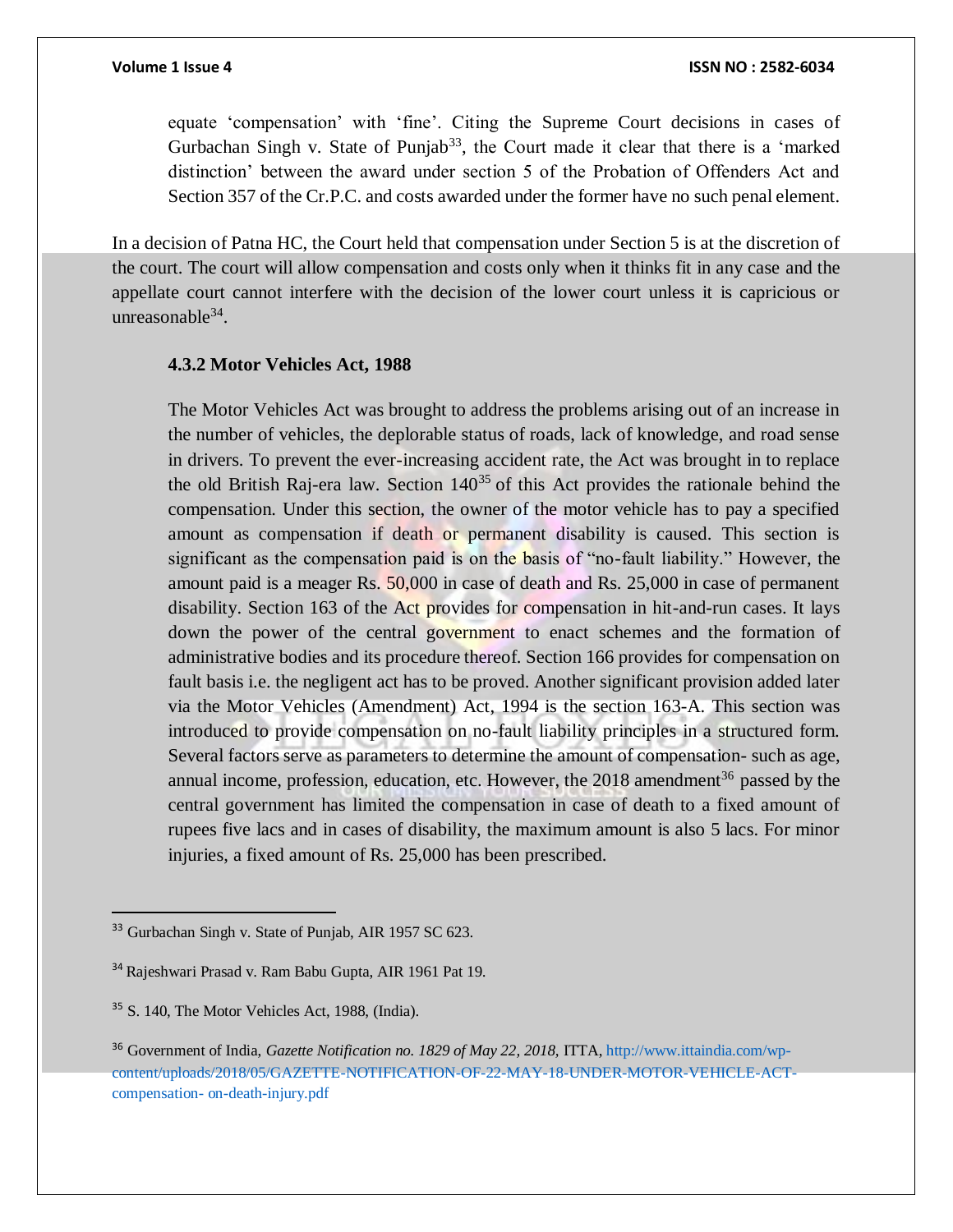# **4.3.3 Fatal Accidents Act, 1855<sup>37</sup>**

The purpose of the Act is stated as "..To provide compensation to families for loss occasioned by the death of a person caused by actionable wrong". The Act provides compensation for the tort resulting in death of the victim. The claims under this Act are subject to be determined on a case to case basis<sup>38</sup>. However, these claims are subject to limitation as per section 82 of the Limitation  $Act^{39}$ .

# **5. CONCLUSION AND SUGGESTIONS:**

# **5.1 Research findings**

- 'Victim' under Indian law is only defined in Cr.P.C. and the definition does not have a wide scope. It does not recognize all types of victims (eg. victims of abuse of power)
- The provisions of the Criminal Procedure Code, 1973 are still inadequate in providing an effective compensation and rehabilitation mechanism to the victims.
- There is a lack of clarity regarding the mechanism and working of the Courts, Legal Service Authority and the State government with respect to the compensation and rehabilitation.
- Individuals who have their fundamental rights violated due to the misconduct and wrong committed by the servants of the State have no effective right to compensation or rehabilitation.
- The International obligations with respect to victim's rights (especially compensation and rehabilitation) as reflected in 1985 UN basic principles and ICCPR have not been met by India.

# **5.2 Hypothesis analysis**

 $\overline{a}$ 

The hypothesis of the research, which is "**The existing framework of the Indian Criminal Justice System is inadequate in terms of providing compensation to the victim in a uniform manner. Despite amendments to the Cr.P.C. and various judicial decisions, the actual state of the victim in the system remains dismal. Abuse of power by the State needs to be addressed at the earliest as the wrongful convictions and detentions despite being rampant, are the least concern of the State.** " stands proved through the research. Throughout the study, it has been established that the Criminal Justice System as a whole suffers from inadequacies. Despite several

<sup>37</sup> Fatal Accidents Act, 1855, Act 13 of 1855, (India).

<sup>38</sup> Sardar Ishwar Singh v. Himachal Puri, AIR 1990 MP 282.

<sup>&</sup>lt;sup>39</sup> Damini and anr. . v. Managing Director, Jodhpur Vidyut Vitran Nigam Limited (2017) SCC OnLine SC 1105.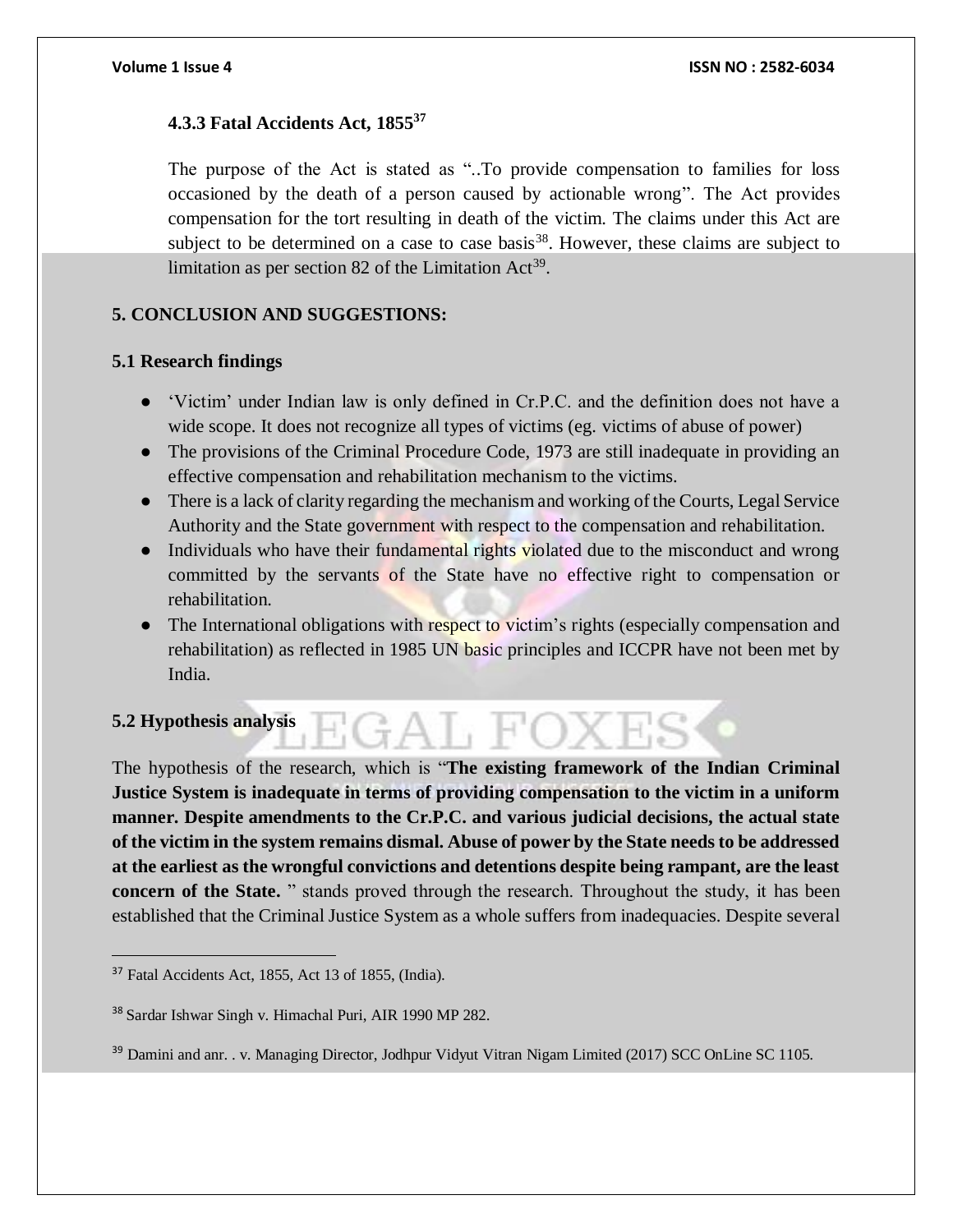changes in the law and introduction of new schemes, the Courts, police, and other institutions remain entangled in their perennial insensitivity towards the victims. Abuse of power, especially wrongful convictions and detentions are not addressed by the State despite international obligations arising out of the UN Basic Principles and ICCPR. No law or scheme provides any right to compensation for unfortunate victims of abuse of power.

### **5.3 Suggestions:**

The researcher has attempted to highlight the inadequacies and issues in the existing framework for victim compensation and rehabilitation in India and the problem of abuse of power. The researcher shall now attempt to propose how the victim compensation and rehabilitation may be improvised.

Several problems in the victim compensation under the Cr.P.C. have been identified over the course of this research. As far as the problem of abuse of power is concerned, the National Commission to review the working of the Constitution in its 2002 report proposed a few points. The commission was of the view that the Supreme Court in the cases of Nilabati and DK Basu has made it clear that for violation of fundamental right under Article 21; there exists a right to compensation as a public law remedy. It cited the Article 9(5) of ICCPR that mandates compensation to individuals who have been groundlessly arrested and notes that India has maintained a reservation to the same. $40$ 

# **5.4 Concluding remarks**

 $\overline{a}$ 

The plight of the victim, the inadequacies of the system, and the need for compensation and rehabilitation have been highlighted throughout the study. However, the need of the hour is not just confined to legislative reforms. It is a fact that the role of the victim is still confined to a secondary one. For instance the gruesome rape and murder cases (be it 2012 in Delhi or 2018 Kathua) highlight the fact that despite public outrage, the condition remains grim. The actions of the media, government, and other political parties shatter one's faith in humanity. Instead of empathic understanding of the ordeal of victims, those in positions of power use their plight to advance their own agenda. The criminal justice system and its constituents are in urgent need of

GAL FO)

<sup>40</sup> Consultation Paper, *Enlargement Of Fundamental Rights,* National Commission To Review The Working Of The Constitution, GOI, (2001), http://legalaffairs.gov.in/sites/default/files/%28i%29Enlargement-of-Fundamental-Rights.pdf